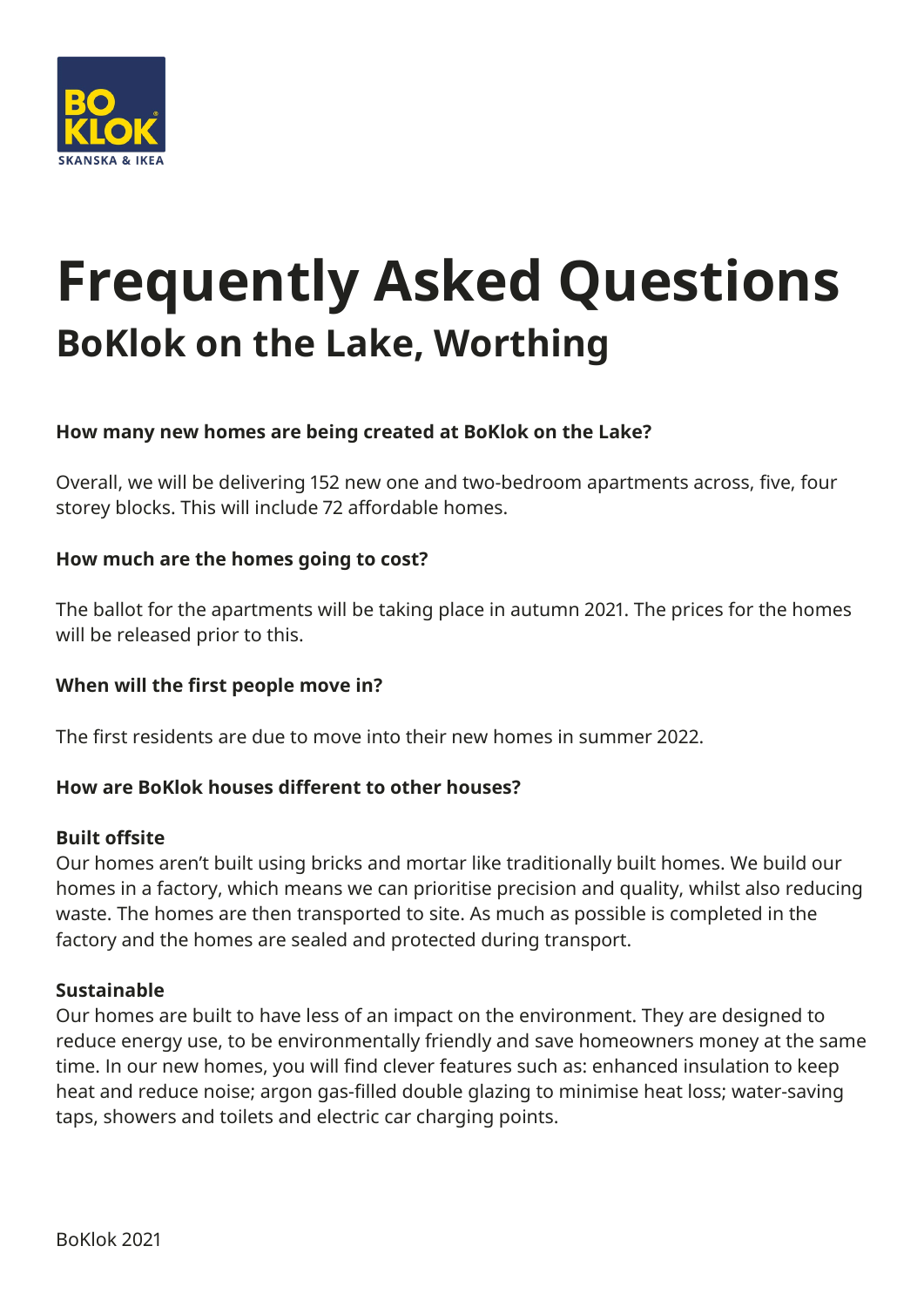

## **How is BoKlok different to other developers?**

#### **A focus on sustainability**

We build all our homes in wood. It's the most sustainable building material, with the lowest carbon emissions, compared to others. BoKlok homes are completed offsite in a safe and dry environment using a smart and industrialised process. This means that we can reduce waste and energy usage in the factory. We also put a lot of effort into creating sustainable, safe and attractive communities.

#### **Reduced disruption**

Our homes are built in half the time of traditionally built housing. The exact amount of time depends on the size and complexity of the development. Once on site, the homes can be assembled in just a few days. Safer, faster and less disruption for our neighbours.

#### **A focus on the community**

At BoKlok, it is important to us that wherever possible, our new schemes deliver benefits for the wider community. At BoKlok on the Lake, we will be delivering a 'green heart' landscape centrepiece, creating a parkland setting for the whole community to enjoy. Three play areas will also be added as part of the development.

#### **Ballot system**

At BoKlok, when we launch a new collection of homes for sale, we do things a bit differently. Anyone who is interested in purchasing one of our new homes will have an opportunity to enter our ballot. A draw will then take place and those who are successful, will then have an opportunity in turn, to reserve one of our new homes. We believe that this gives everyone an equal opportunity to reserve and that it is the fairest approach.

#### **How will the development benefit local residents in the area?**

The flood mitigation we have in place will significantly reduce the risk of flooding in the area.

Community Infrastructure Levy (CIL) – funds provided to the local authority will be fed into local infrastructure such as schools/transport/local infrastructure.